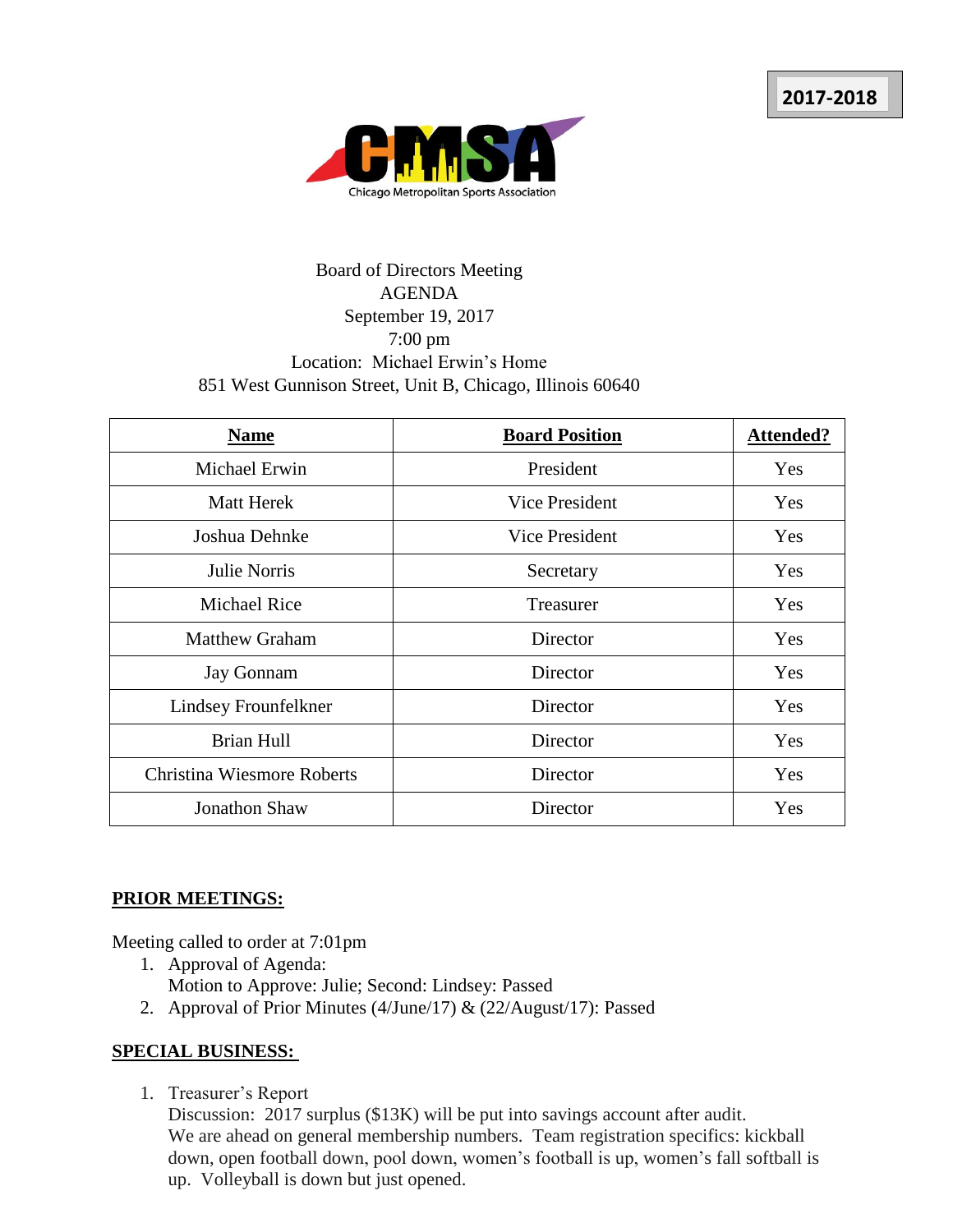Open football is down 33% year over year. Discussed reasons: veterans not returning and draft has had some impact on numbers. First year legacy league will bring more numbers back. Fall registration is close to spring registration numbers. Draft was to keep competitive players in the league. Josh will reach out to new commissioner.

Kickball is down 46% year over year. Games are currently played at Potawatomie, which is far for most members. We can look at moving them to Clarendon next year. Check possibility of moving one of the seasons (spring/fall) as test to see if numbers change. Restructure league so it's more social league like ultimate. Work on bar sponsors? Julie will reach out to commissioner and invite to meet up next week. Net Incomes for open sports reviewed. Field cost has been paid. Volleyball hasn't paid the armory cost.

Motion to Approve: Josh Second: Jonathon Motion: Approved

2. Update on Financial Investigation

Discussion: Board voted against forbearing Jack Neilsen Settlement. Board is moving forward to garnish wages. Notice to Jack's employer, Comcast, has been delivered. Comcast has time to respond. We now wait for paperwork to be returned. Volleyball interest reimbursement to Arnab still open. Arnab sent court order default judgment against CMSA for \$400. Josh will discuss with Greg next step to vacate the default.

3. HOF

Discussion: Time to seat anther class. Mike will reach out to Brian Kupersmit to see if he wants to lead HOF committee.

4. Annual Survey

Discussion: Jonathon led the membership survey last year and will take the lead again this year. Purpose of survey is to get feedback from the members on satisfaction level. Brain asked if survey gives the board actionable items. Mike responded that we have gotten ideas for new sports. Survey does provide some feedback for commissioners. In general, survey is pretty consistent year to year. Not a huge swing in answers or satisfaction. 400 members completed survey in 2017. We use a standard set of questions so we can see the changes year to year. Survey is for members not specific to leagues. Commissioners should be reminded to send out a survey to their league at end of season. Board survey goes out in October/November. Board will consider a lapsed survey to identity players that have not returned to leagues.

5. Park Update/ Clarendon Field House:

Discussion: Agreement in final stages in CPD legal. All Sept payments have been executed. Volleyball permit will be finalized this week. Mark Edward is attending meeting, Sept 20 @ 7pm regarding the Clarendon renovation and how that will effect league play.

Questions for meeting:

- When will construction begin/end?
- How will it effect Friday softball/Sunday softball/soccer field/and lighting on field 2?
- Will they be repositioning the existing lighting?
- How will the fieldhouse construction next summer effect bathroom facilities.
- Are they keeping the parking lot or expanding it?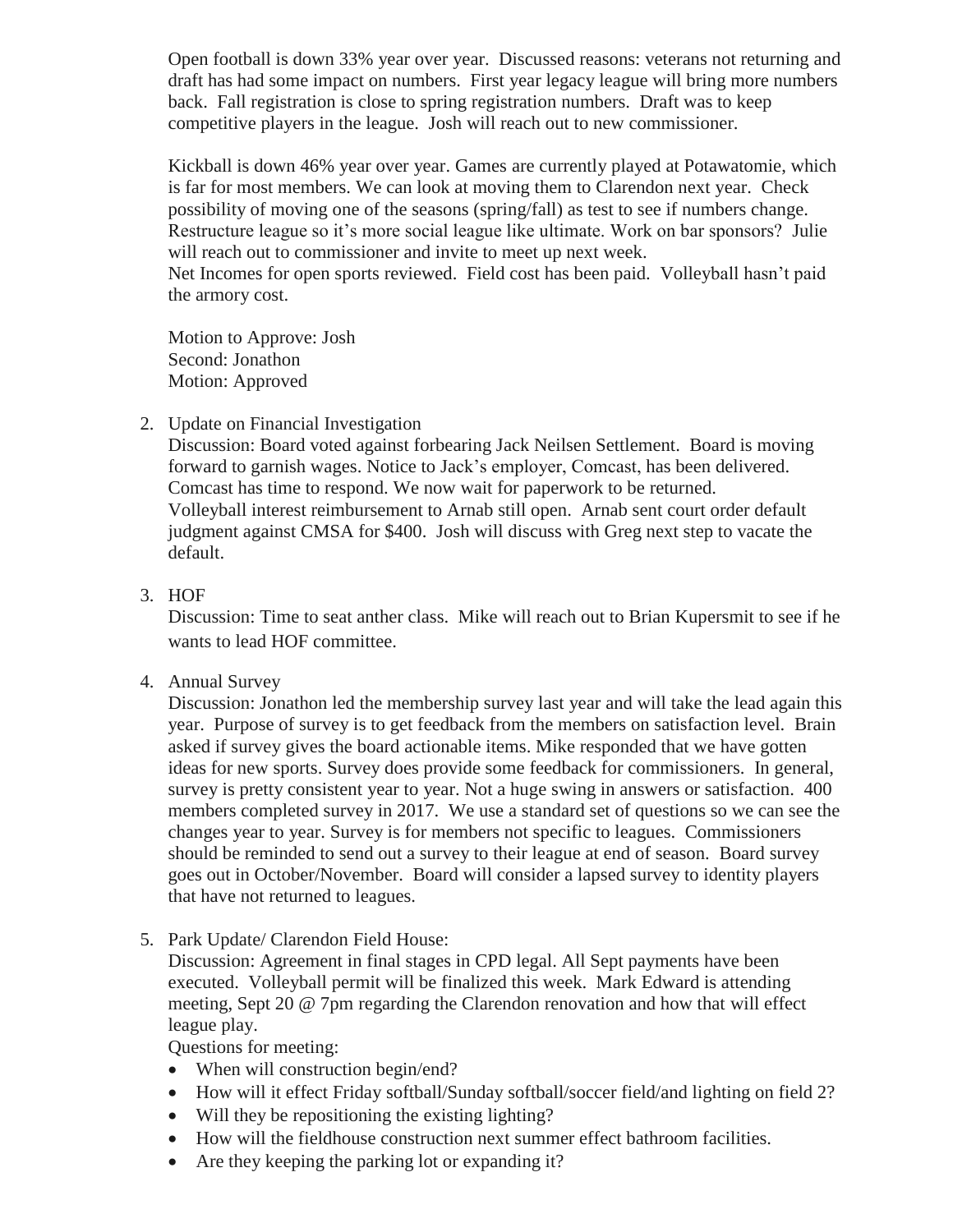- How will they police the new grocery store parking lot?
- If CMSA use of fields will be affected will the park district be open to help us find new fields?
- 6. Commissioner's Fall Networking

Discussion: Event is Sept 28 @ 7pm Empirical Brewery. Bears vs Packers Football game. Matt H. requested up to \$500 for drink tickets and pizza. In addition to commissioners and league boards, Matt H. extended invite to all members of main board. Mike will bring cooler with LaCroix, Water Motion to Approve up to \$500 budget: Julie Second: Jay Motion: Passed

7. Partner/events Update

Discussion: Jay researched ideas for member events. Proposal is (1) event per quarter. Board agreed to (1) event in December and (1) Spring Event. Events will be paid by members at discounted rates. Once event is determined, Board can look for host bars to help with some expenses.

Possible events:

- Nov/Dec: Bulls Group Night Speed Tix. We pick a night; they give us a link to purchase our own tic. 35-50% off ticket prices. No minimum. Put out to membership to go if they can. Pre-party at bar with transportation sponsored by bar. Buy block of tickets, sell through CMSA website. Speed Tix has some perks built in for numbers of tix sold. For Bulls tickets earlier in season is best. For Blackhawks tickets best time is March.
- Lincoln Park Zoo lights. Group discount for 20% off. December Adults Night Out: Thursday, Nov 30. Opportunity to mingle with other members. We can provide Uber group code for ride discounts.
- Skate ribbon event. \$1300/hospitality room.
- Chicago Curling Club/Kaiser Tiger.
- Second City.
- Roller Skating Party.
- Dine out for Life. Members dine out and percentage goes to charity. Determined it will be easier to encourage membership to Dine Out for Life rather than try to make this an event.
- CMSA Happy Hour with LHK with a percentage to charity.
- 8. Annual Party

Discussion: New Party Date: January  $27<sup>th</sup>$ , 2018 at Cubbie Bear. Contract perks include parking for 70 cars, coat check in, 75 drink tix, production with DJ \$1000, \$5/per drink ticket. Board agrees to move party to Cubbie Bear. Christina will cancel date with Joes after Cubbie Bear contact is signed.

Entertainment: Christina has spoken to cover band agents and already half the bands are not available. Winter is vacation time for bands. Christina will brainstorm ideas for the music/entertainment. Ideas: DJ and 1 band. Catfight? Or change band? Incorporate  $40<sup>th</sup>$ party into the party. As in previous years, members are free/\$10 non-members.

9. Marketing Plan

Discussion: Beth from White Sox Marketing postponed. Matt proposed a creating a subcommittee that will use the next 3 months to discuss brand, brand identity, logo, tag line. Brian will lead committee and Matt co-chair. Sub-committee will come back to board